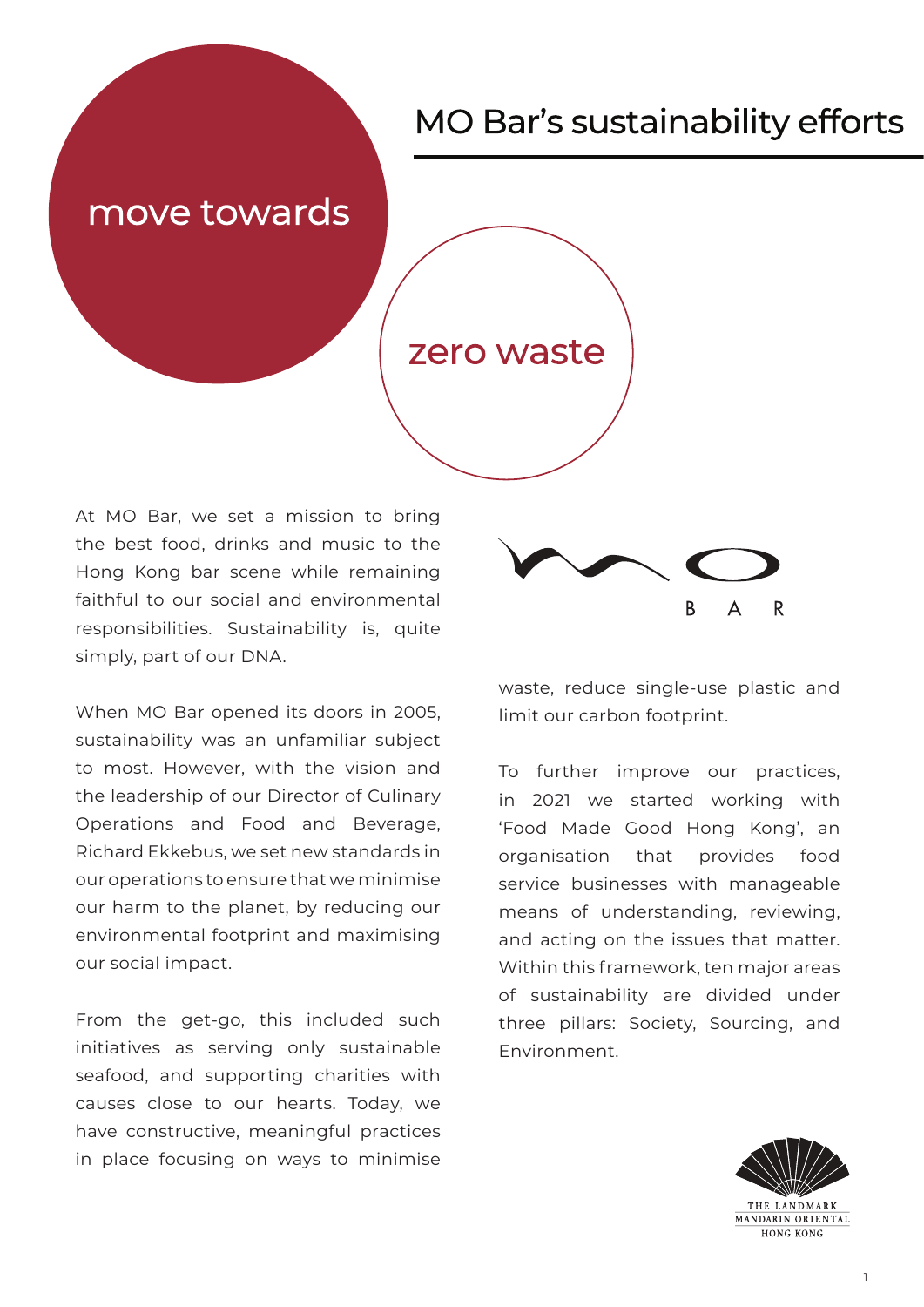### move towards

### zero waste

Accountability is key. We participate in a bi-annual evaluation of the sustainability practices called Food Made Good Hong Kong Rating. The Rating helps us to legitimise our efforts and create a clear plan of action/improvement. It is a survey capturing our activity across the three pillars. Once the survey is completed, a percentage score is calculated for each key area, and the overall sustainability score is an average of those percentages. A business may achieve one, two, three, or no stars (committed) depending on its score. In 2021, MO Bar has achieved 3-star rating. In 2021, MO Bar was nominated and shortlisted in the categories of Business of the Year and Society.

Our sustainability efforts include:



### **SOCIETY Internal / within MO Bar:**

MO Bar prides itself as an employer that goes above and beyond for its team members. We firmly believe that our colleagues are our internal guests, and we ensure that they feel well taken care of. Colleague development is a key focus, ensuring everyone has equal learning and development opportunities to grow and develop their full potential. We encourage volunteering hours, ensure the continuous enhancement of



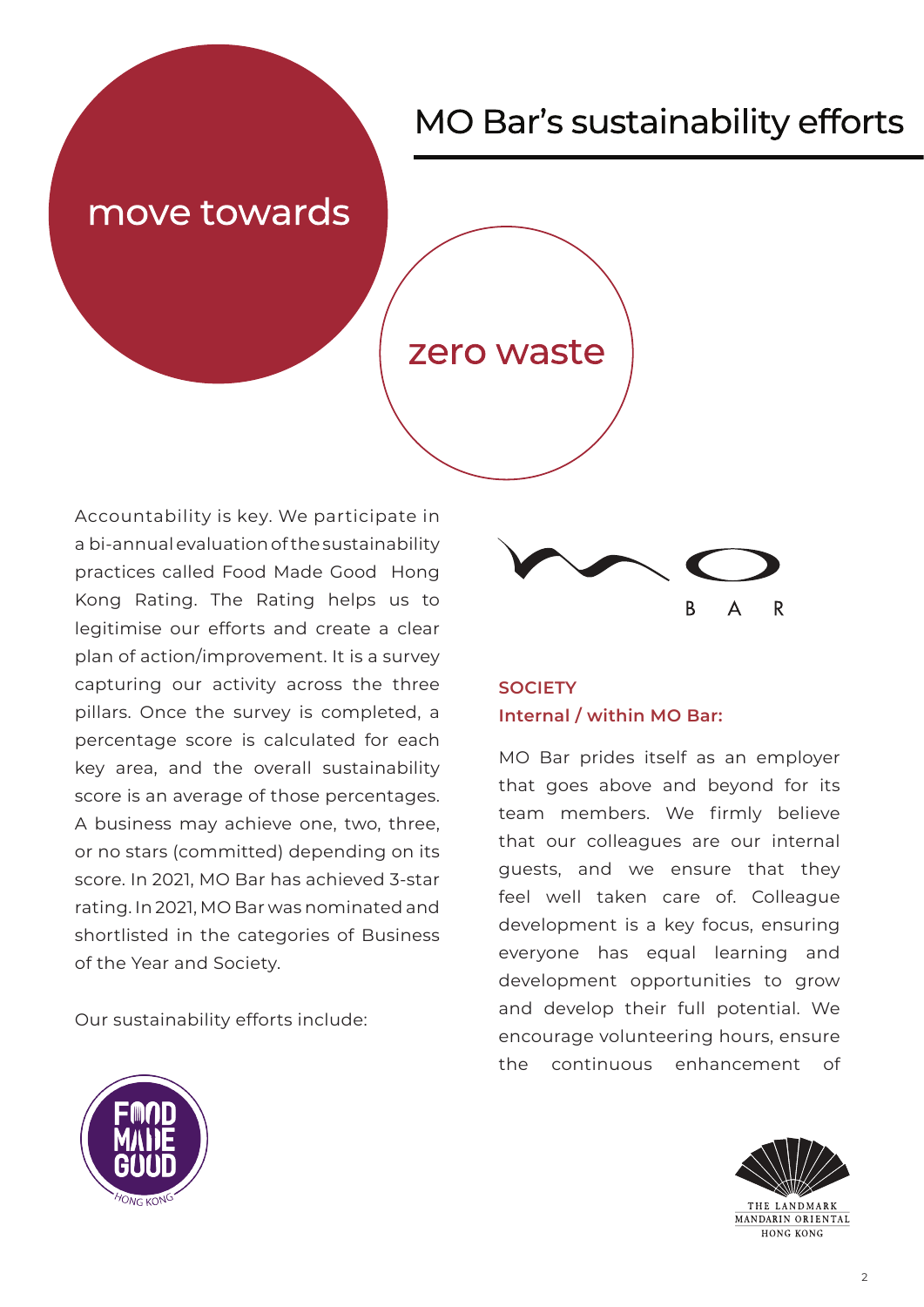### move towards

### zero waste

our colleagues' experiences, and offer innovative bonus schemes. This also means going beyond the mandatory Hong Kong employee recognition and minimum wage. These are all part of our approach to building a team, encouraging staff loyalty, wellbeing, and commitment.

We believe that a team that feels seen and supported will naturally ensure that guest experiences will be at the highest possible level.

A comprehensive list of our internal efforts to contribute to a sustainable staff environment and development can be found below:

**Recognise good performance:** Across teams in MO Bar, there is a rewards structure in place that recognises excellent colleague performance. Rewards are tied to relevant goals – for



example, receiving positive guest feedback, and comments are tied to monetary rewards. Acknowledging and rewarding performance is an integral part of the MO Bar's DNA, with town hall meetings conducted quarterly to recognise outstanding performers.

**Colleague development:** At MO Bar, we have a well-defined learning and development plan for each colleague, and a clearly defined system of performance evaluation. Training includes HACCP and food safety,

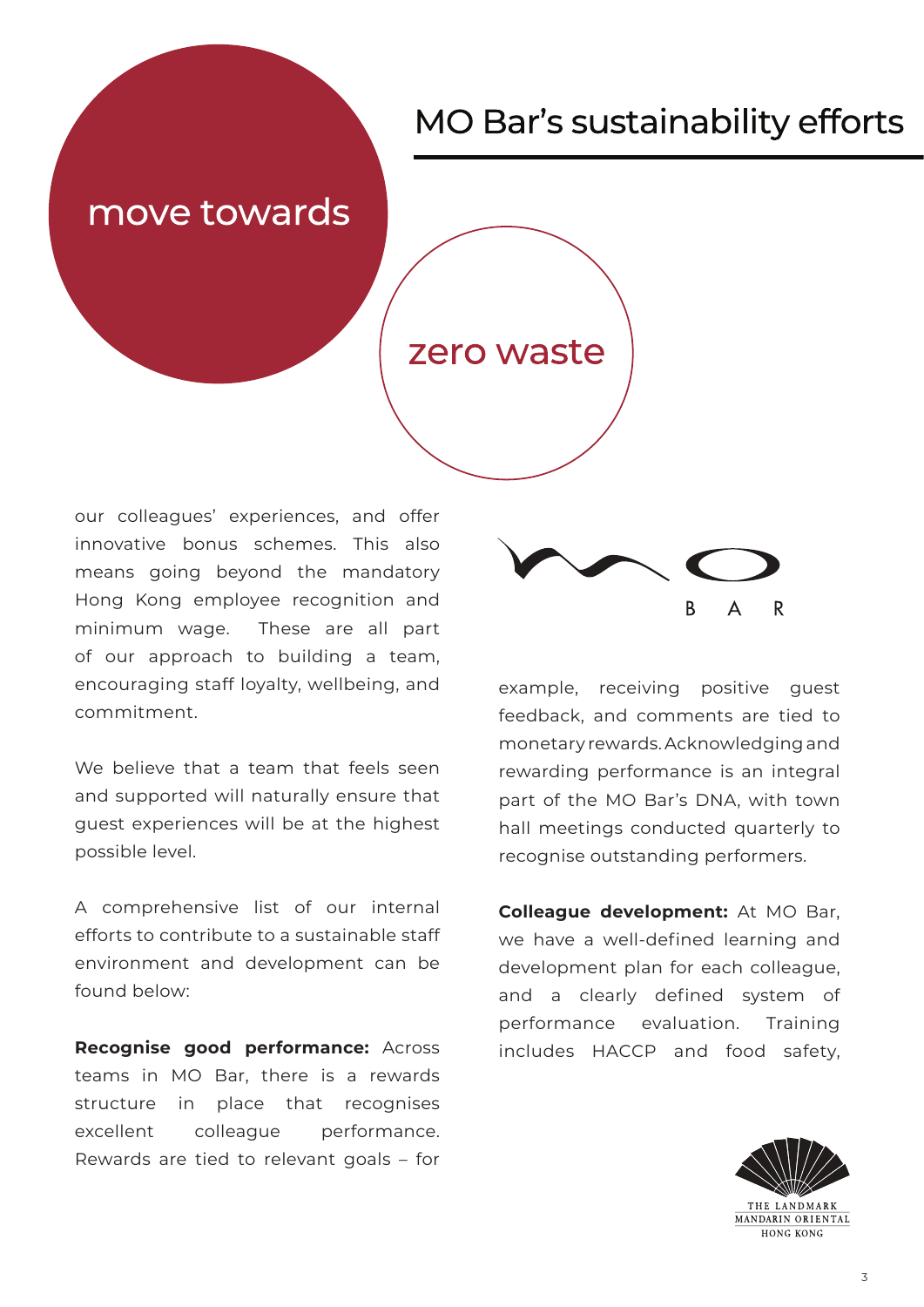### move towards

### zero waste

corporate office-driven programs, a variety of online learning platforms, including but not limited to: e-Cornell, 'A Silver Lining' learning initiative by Jardines, LinkedIn Learning, crossdepartmental training exposure via a program called 'Team Titans', and many more.

**Healthy diet for colleague meals, including green Mondays:** On Mondays the hotel's canteen exclusively offers vegetarian options while promoting healthy eating. This is not only to reduce the amount of animal proteins that are linked to problems such as greenhouse gases and water wastage, but also to raise awareness and educate colleagues about their impact on the environment. On other days, we offer high-quality, ethically-sourced animal proteins.

**Birthday leave:** All colleagues have an additional day off for their birthday, which can be taken within one month.



**Equal pay:** All our colleagues receive pay above the required Hong Kong minimum wage, and all genders are equally recognised.

#### **Aim for an equitable gender balance:**

As of January 2021, our male-to-female ratio is 68% to 32% and our aim is to work constantly towards a 50/50 balance.

**Health insurance for all colleagues:**  Although is not mandatory by Hong Kong law and not common practice in restaurants across the city, all our

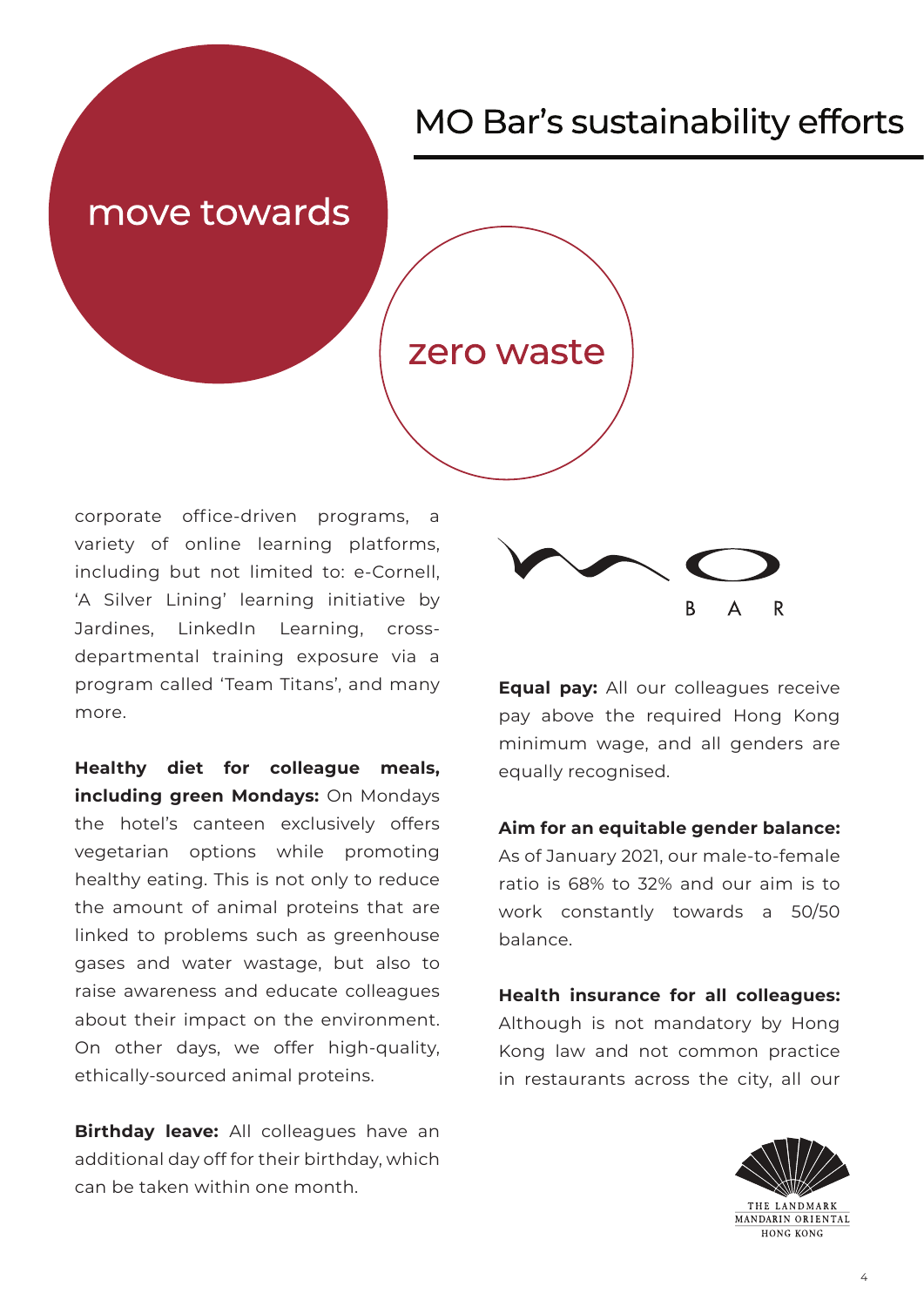### move towards

### zero waste

colleagues are insured via The Landmark Mandarin Oriental, Hong Kong.

**Each colleague has a contract:** All our colleagues are employed by The Landmark Mandarin Oriental, Hong Kong with a valid full-time work contract, which is mandatory by Hong Kong law.

**Tips are equally shared amongst team members:** Every team member has an equal percentage of the overall cash and credit card tips, which is not based on rank or performance.

**Recreational allowance:** Annually, the Hotel's Human Resources Department supports team culture and bonding by offering a recreational allowance to each colleague, enabling departments to organise activities outside of work environment to foster understanding and better mental health.



**Free uniforms:** Uniforms and laundry services are provided free of charge to all colleagues.

**Option to choose rest day within the week:** Days off can be requested and are given whenever possible.

**Sustainability training to all colleagues:** We want to ensure that our colleagues are trained to understand the impact of our daily actions on the environment. We ensure that our colleagues are making conscious and informed decisions towards a greener future, and will be

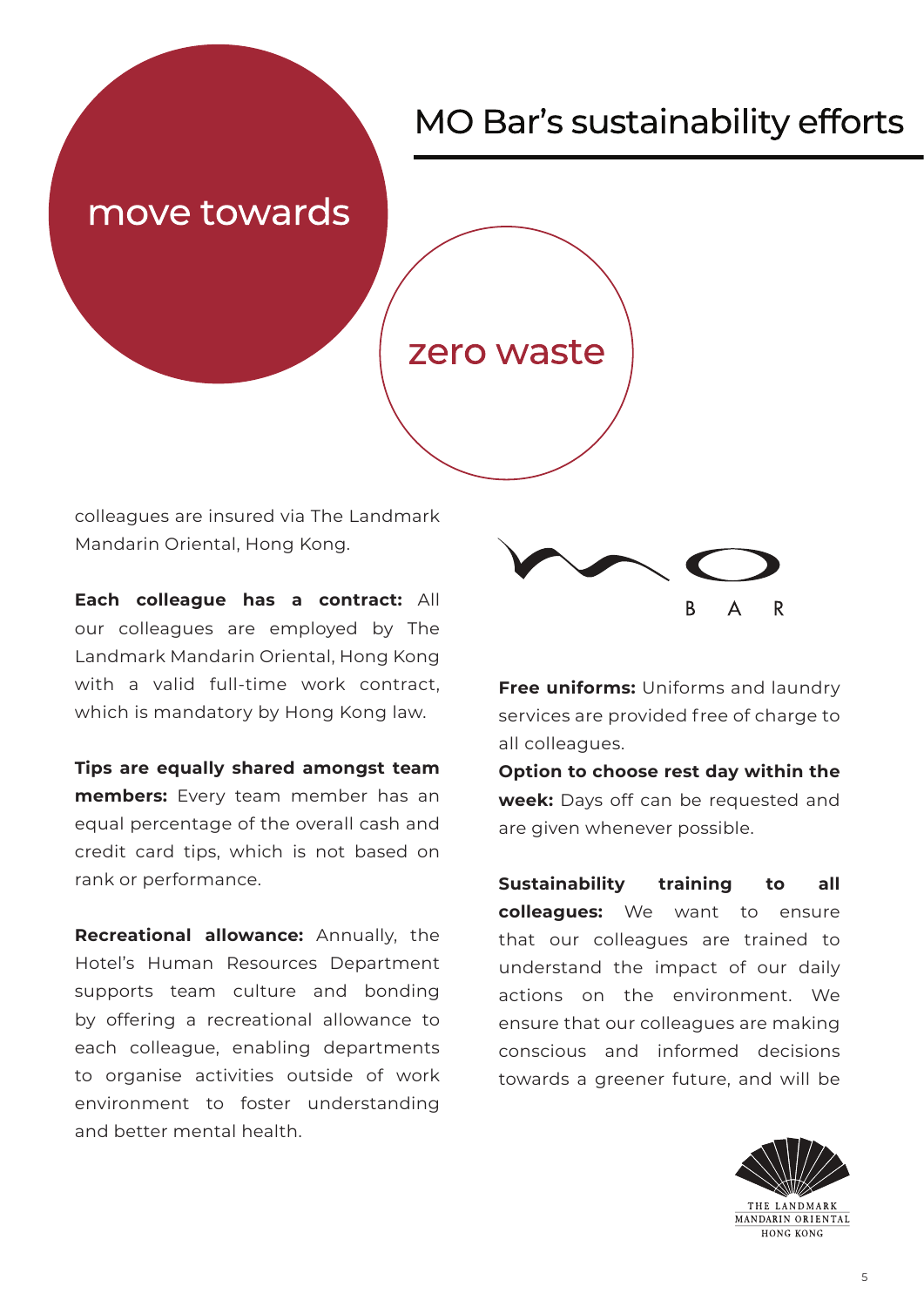### move towards

### zero waste

able to apply the knowledge in their daily lives, not just at work. We have initiated general sustainability training annually, as well as introductory training during the onboarding procedure, and raise more awareness with various initiatives throughout the year. Sustainabilityrelated information is present in all colleagues' areas.

#### **External / within the community:**

The very nature of hospitality is to bring people together through excellent food. Kitchens that are connected to their communities are places that have loyal customers, loyal team members and some of the tastiest food. It's a recipe for a sustainable and successful business. There is a lot of brilliant work going on already in restaurants across Hong Kong, with chefs and business owners using their skills and abilities to connect with people and help change lives for the better. Nine



out of ten consumers remain loyal to socially responsible businesses. The best businesses in this area are building long-lasting partnerships with local community groups and charities, and have a named individual responsible for managing these relationships.

Additional to our internal efforts, MO Bar is an active member of the community. We continuously contribute to local and international charities, not only through monetary contributions, but also by donating colleagues' time and skill sets. We recognise our privileged position in the market, and have made

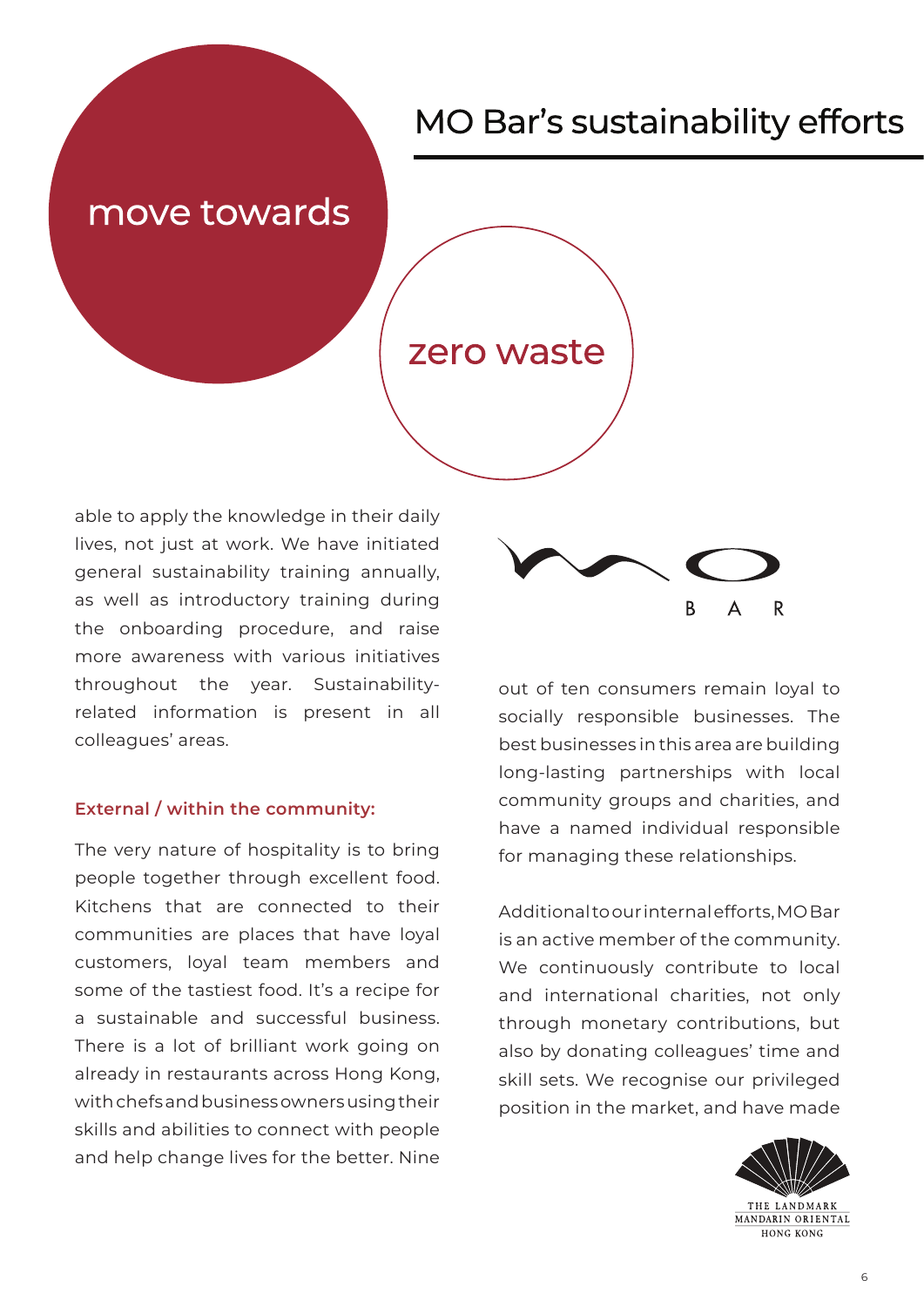### move towards

### zero waste

it one of our key missions to give back when and where we can.

**Support local and international charities:** We always seek opportunities to raise awareness and funds for causes close to our hearts, such as Food Made Good Hong Kong, MINDSET, MOvember, Earth Hour, Baan Nokkamin Orphanage, Crossroads Foundation and World Ocean Day.

**Social inclusion:** We work closely with MINDSET and Hong Chi Association, offering re-integration and development opportunities to their service users. We aim to equip them with new skill sets and to ultimately offer them job opportunities within MO Bar.

**Provide community service:** We volunteer with NGOs such as Food Angel and Soap Cycling. We have distributed hygiene and PPE kits to street cleaners in



Hong Kong in partnership with Soap Cycling, and have organized Colleague Wellness activities such as hiking, running, and wellness activities within the Spa infrastructure.

**Frequent guest speaker on sustainability related issues:** As a sustainability advocate, Director of Culinary Operations and Food and Beverage Richard Ekkebus is frequently invited to speak about sustainability and to be on discussion panels hosted by institutions such as ICI VTC Pokfulam Complex, Food

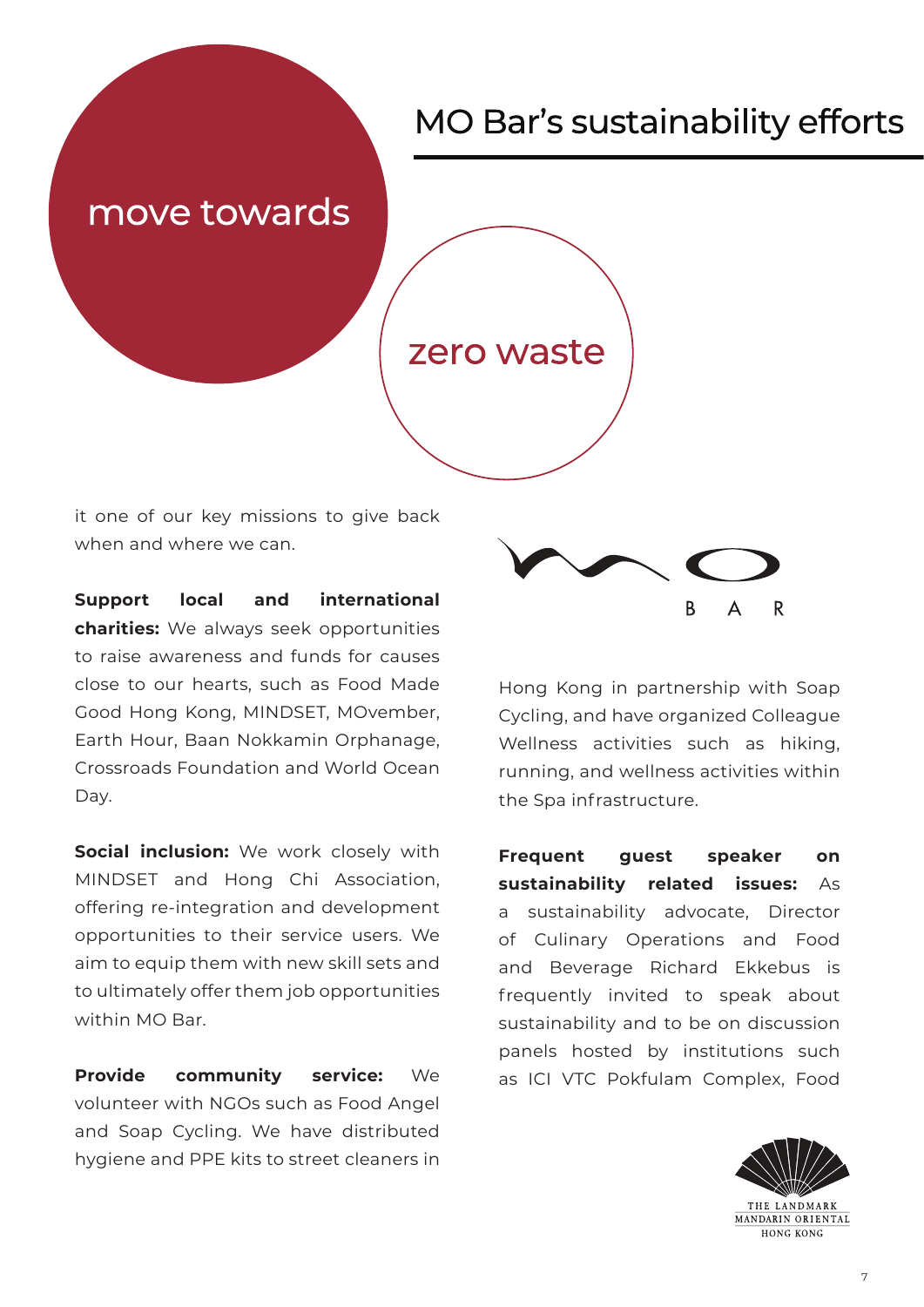## move towards

### zero waste

Made Good Hong Kong, ReThink, WWF, G.R.E.E.N. Hospitality, World's 50 Best, Qatar Tourism Board, and so on.

**Participating in research and development on sustainability**: MO Bar has been participating in research and development to further sustainable practices within the hospitality industry, collaborating with various institutions such as G.R.E.E.N. Hospitality to study food waste and packaging waste in hospitality. Together with the School of Energy and Environment in City University of Hong Kong, we have participated in research on sustainable kitchens and their energy and water performance.

#### **SOURCING**

Sourcing is a topic that we at MO Bar have long been passionate about. The sustainable, organic, and local sourcing of ingredients is one of the key initiatives that sets MO Bar apart from most of the establishments within the industry



in Hong Kong. MO Bar is one of the very few hospitality venues in the region that has such an extensive and comprehensive sourcing programme to ensure the use of fully traceable, local and regional, organic and sustainable produce wherever possible.

**Sustainable seafood:** All our seafood is sourced sustainably. We made an agreement with the WWF to exclude bluefin tuna from our menus in 2008. Currently, all our seafood is sourced through suppliers who deliver predominantly local produce

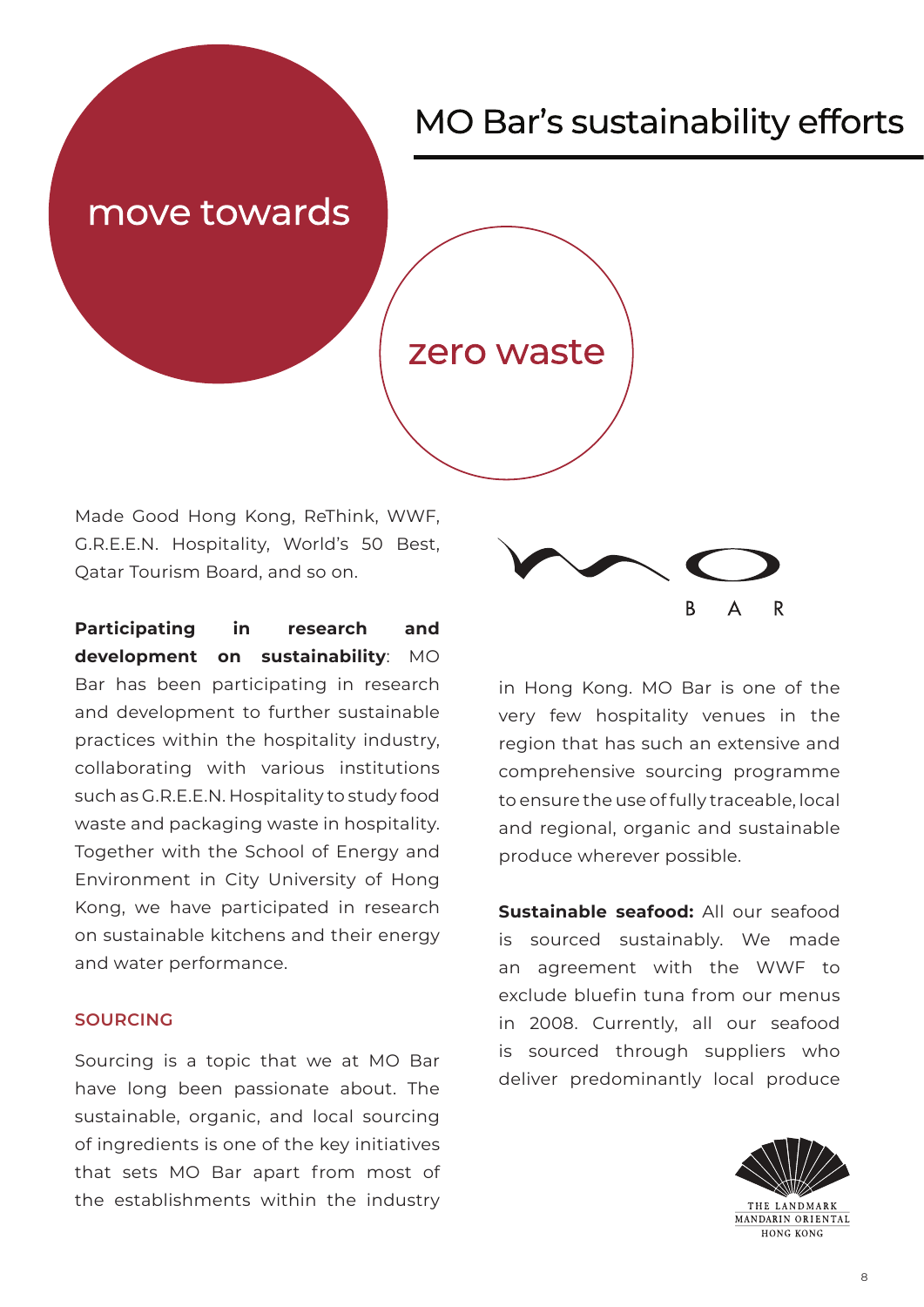### move towards

### zero waste

harvested using sustainable techniques, such as line fishing, hand diving, and other methods with no negative impact on the environment. Also, certain species that reproduce later in their lifetime, and are therefore quite vulnerable to overfishing, are not featured on our menus. We manage our menus utilising the following resources: Australia Seafood Guide, Good Fish Guide by the Marine Conservation Society for European seafood, and the WWF Seafood guide for local and regional sourcing. We are members and work very closely with Hong Kong's Sustainable Seafood Coalition, which promotes sustainable seafood initiatives and the preservation of different species.

**Only source fair trade agricultural commodities: chocolate, vanilla, coffee, and tea:** We exclusively use ethical and responsible agricultural commodities, certified by Rainforest Alliance, Fair Trade and others.



**We support biodiversity:** Biodiversity is the variety of life on Earth – the number of different species of plants, animals, and microorganisms from Earth's vastly different ecosystems, from deserts, rainforests, coral reefs, grasslands, tundra, to polar ice caps. Biodiversity is essential to the wellbeing of the planet. As a result, we love to feature lesser-known seafood, ethical-sourced heritage meats and poultry, heirloom plants, roots and fruits.

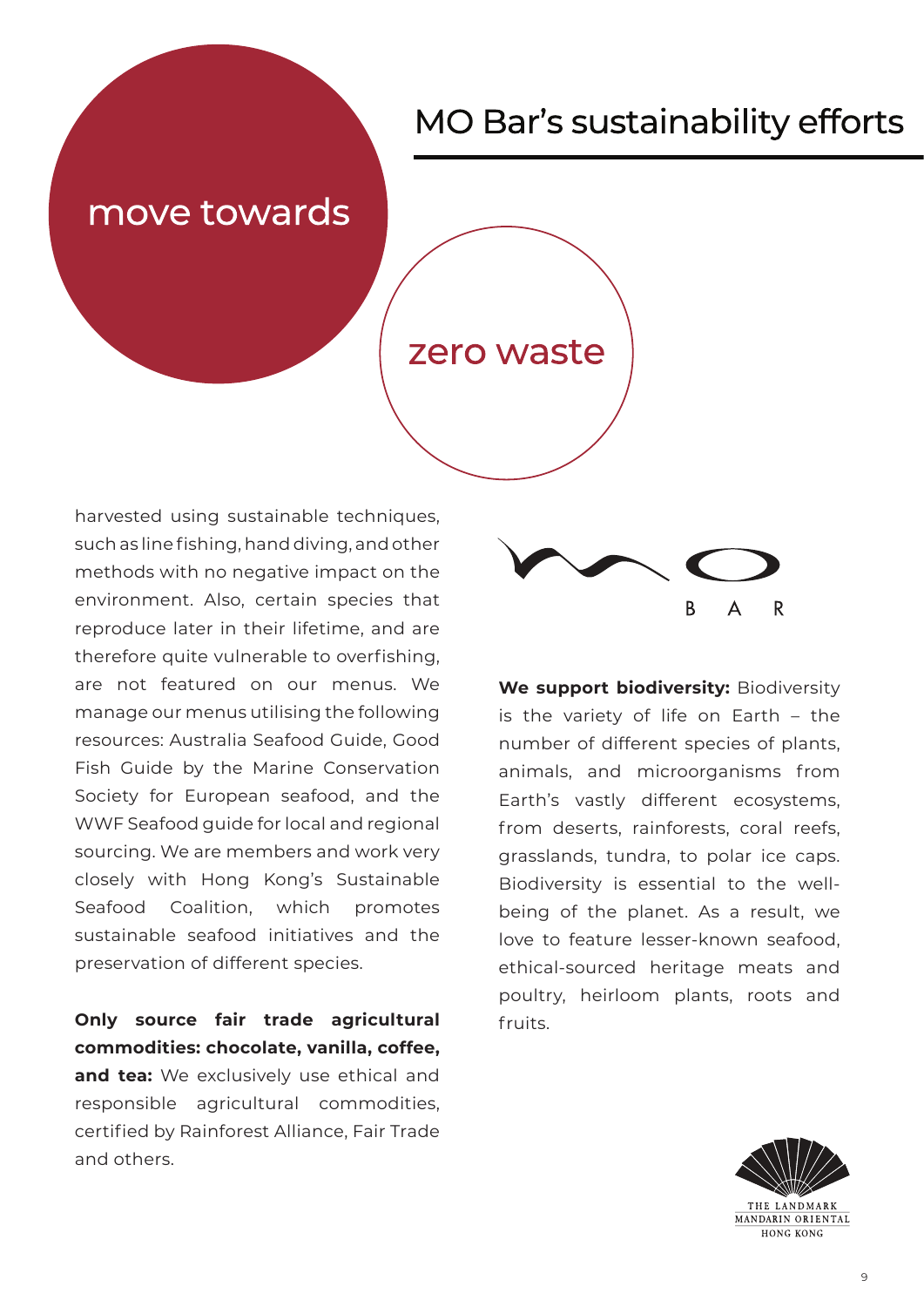### move towards

### zero waste

**Ethical-sourced animal protein:** All our ingredients are thoroughly scrutinised before being featured on MO Bar's menu. We care that all our animal proteins are ethically raised, antibiotic- and growth hormone-free, and where appropriate, grass-fed, free roaming, sustainably sourced, and raised by people who share our sustainability values.

- **• Brandt Beef:** Our beef from Brandt embodies a "farm-to-fork" philosophy that involves raising animals humanely and naturally, without hormones and antibiotics. This commitment to sustainability also includes being responsible stewards of the land.
- **• Cage-free eggs:** Our eggs by Sunny Queen Farm are cage-free, laid by hens that move freely around large barns with plenty of natural light and



fresh air. The hens have no added hormones. Cage-free eggs are nutritionally superior to caged eggs.

**• Free-Range Chicken:** Our chicken is from George and Jo's they epitomise the values of the Free-Range Farmers Collective, which respects the welfare of chickens, the environment, sustainability to produce the best for the end consumer. The chickens are raised without any antibiotics. George and Jo's farms are independently

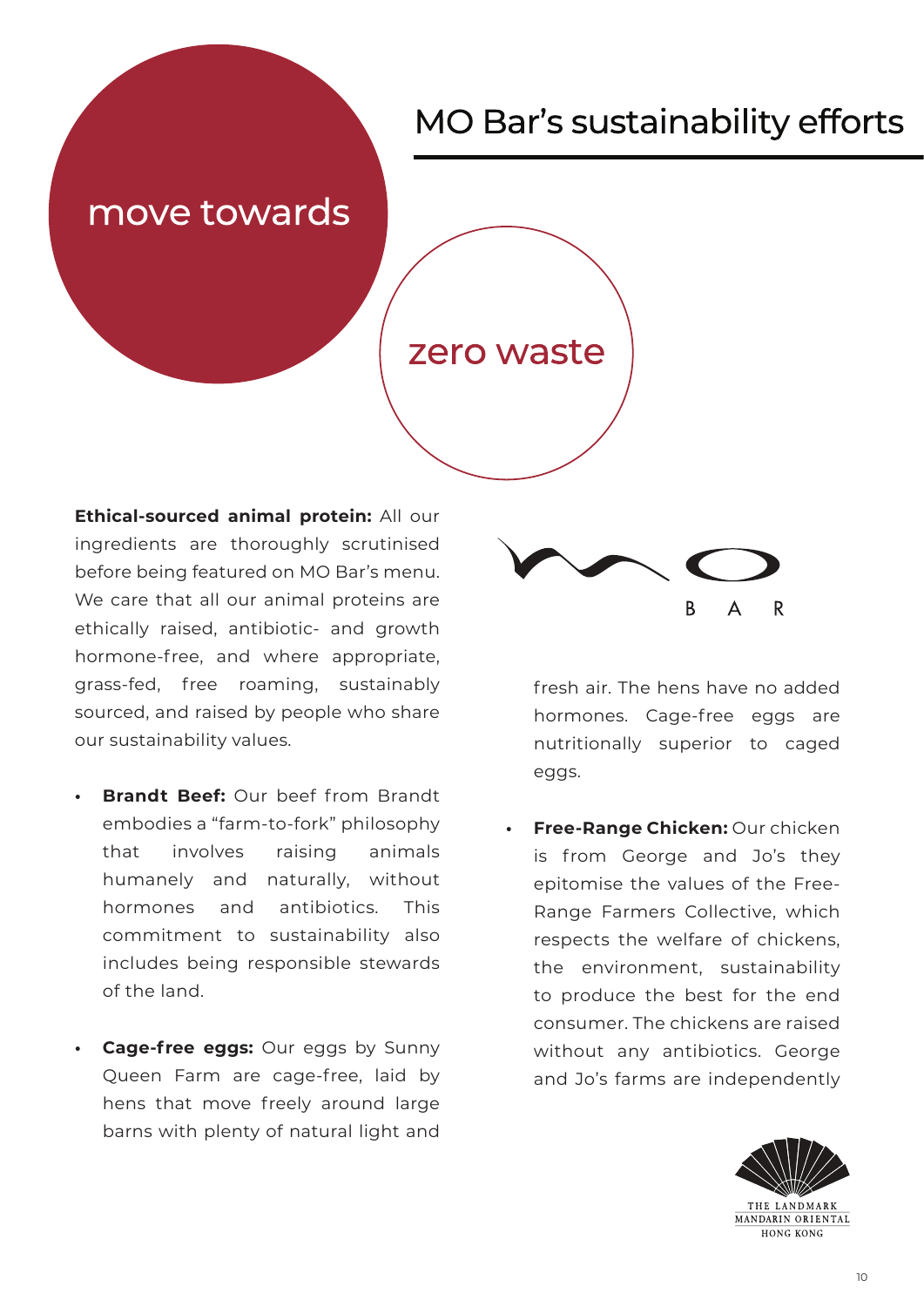### move towards

### zero waste

audited in strict accordance with New Zealand Animal Welfare Laws and in conjunction with the Ministry of Primary Industries to ensure the highest standards of animal welfare and the best growing conditions.

**• Local yellow chicken:** Supporting local producers, our yellow chicken is raised in Hong Kong's New Territories without hormones or antibiotics.

**Plant-based animal protein replacement:** The meat industry is the largest source of greenhouse gas emissions in the world, according to the United Nations. Producing a single calorie of meat requires vast amounts of resources, from water, to crops, to land. In order to reduce our environmental impact as well as our carbon footprint, we are bringing an increasing number of alternative options to MO Bar.



**Impossible Meat:** Meat made from 100% plants, designed for meat lovers. The Impossible burger starts out raw and looks, cooks, smells, and tastes just like minced beef.

**Prioritise sourcing organic, local, and regional to reduce carbon footprint:**

We predominantly work with organic and urban farms from Hong Kong's New Territories, including herbs, flowers, fruit and vegetable farms, pig farms and poultry farms. Buying from local producers gives us access

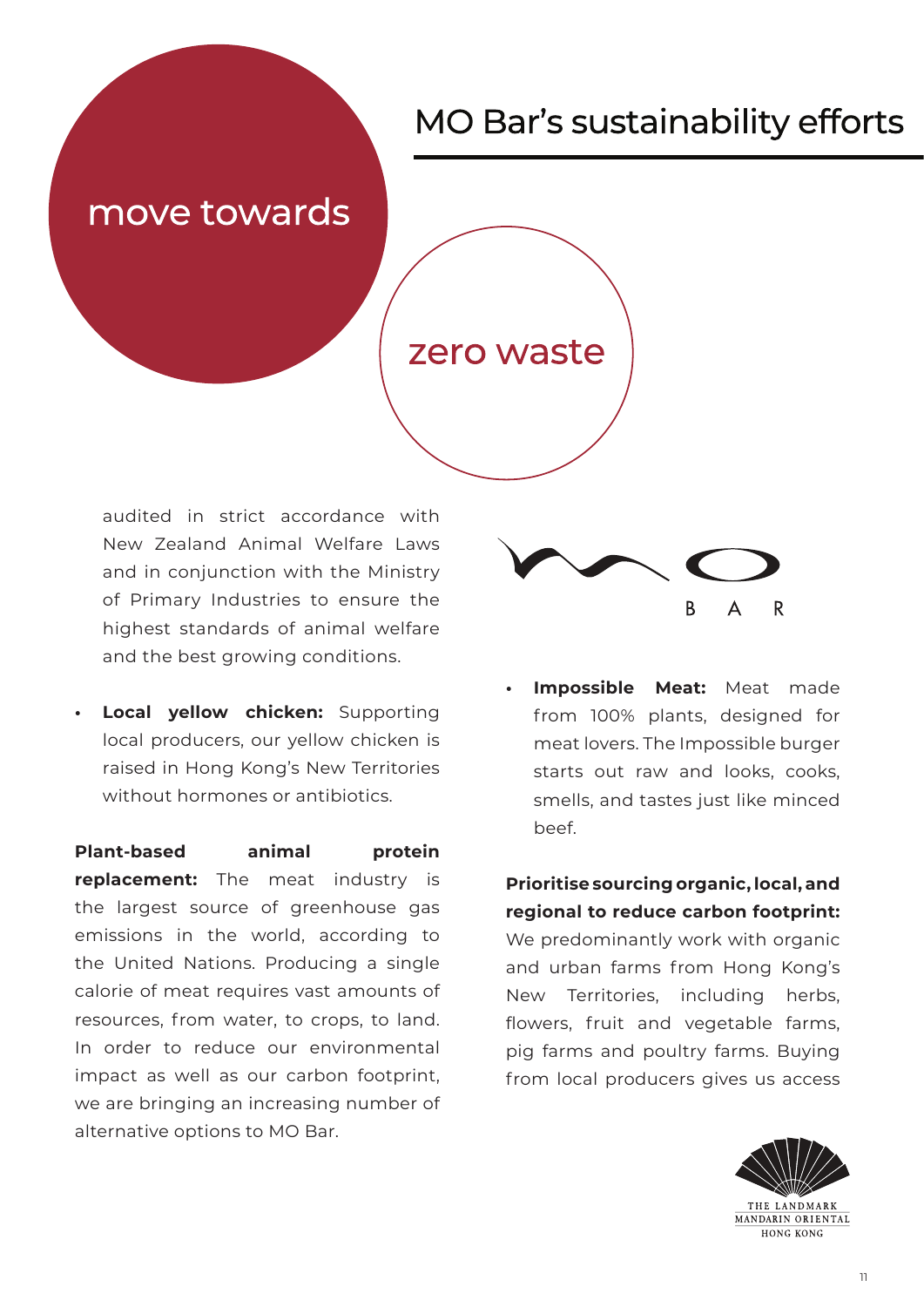### move towards

### zero waste

to seasonal, fresh food, with a smaller carbon price tag. It is also a valuable investment into the local economy, and helps establish thriving food networks and protects Hong Kong's food heritage. Where we cannot source local, most of the time, we source regionally, in particular from organic farms in Southern China, Taiwan and Kyushu (Japan) and, only when even those are not possible, organic from Australia and Europe.

#### **ENVIRONMENT**

The third pillar of our sustainability efforts is environment. We believe that operating in a sustainable way and leading by example across waste management, energy management and resource management is crucial in order to bring upon lasting change in the hospitality industry. All our waste and resource output is closely monitored and measured to ensure that we constantly operate in the most efficient way possible.



**We encourage plant-based options:** Food accounts for 25- 30% of greenhouse gas emissions, while livestock production alone accounts for 15% of all greenhouse gas emissions. Making our menu less meat-centric reduces our overall environmental impact and resonates with the growing number of diners who believe that a good meal doesn't require meat. We define vegetableled dishes as those that emphasise and celebrate vegetarian ingredients.

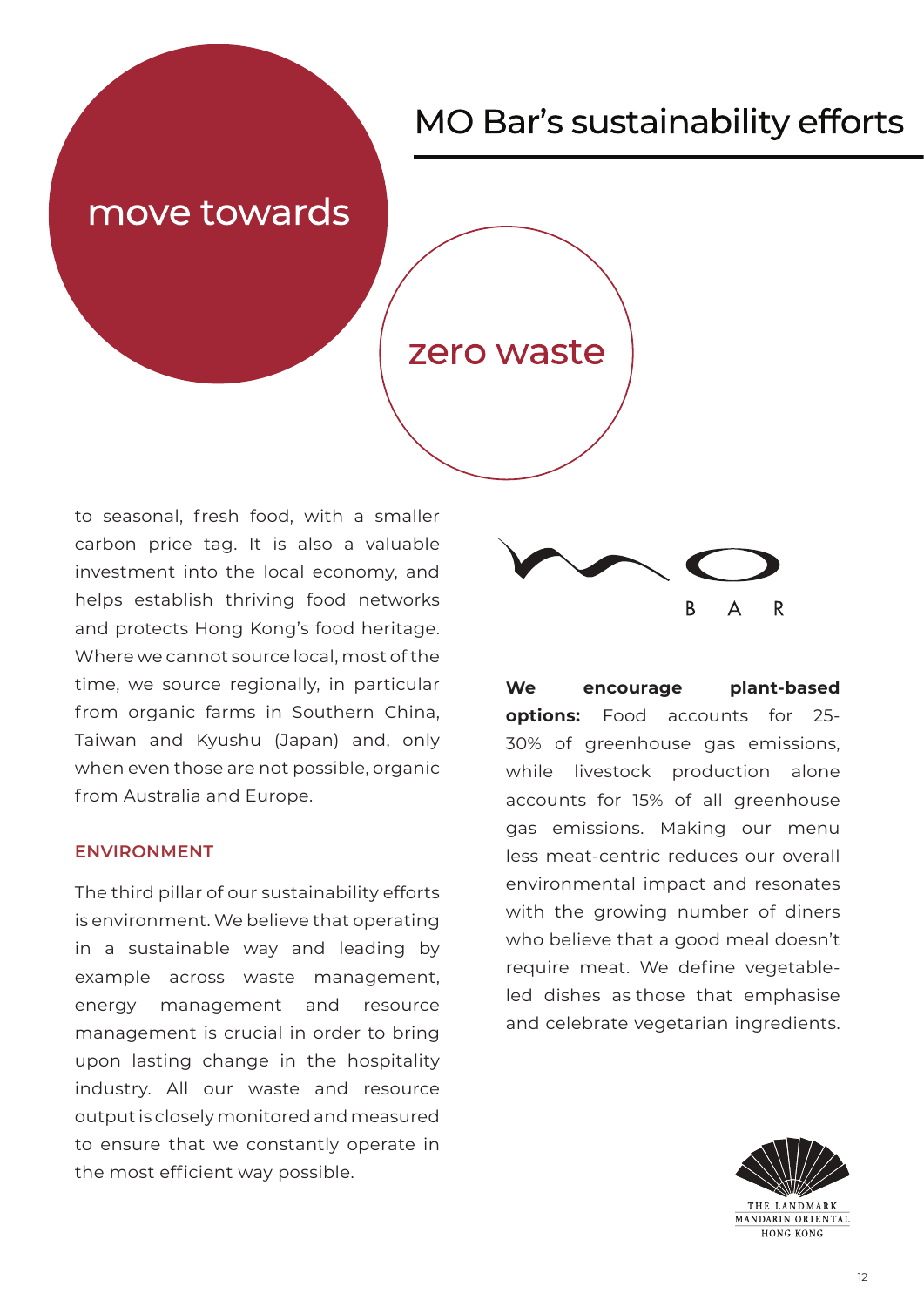### move towards

### zero waste

This includes fruit and vegetables, whole grains, beans, pulses, soy or other protein alternatives, nuts and seeds, plant oils, and so on.

**SUP-free operations:** Reducing singleuse plastic (SUP) output across all waste streams is our number one objective. Over the past six years, we have diligently operated towards a fully SUPfree operation by closely working with manufacturers to develop plant-based alternatives for commonly used cling film, vacuum pouches and bin liners. Mandarin Oriental Hotel Group has followed our best practices and has eliminated over 60 SUP items in 2021.

**Waste prevention:** We consider waste prevention to be even more important than waste management, especially in a city like Hong Kong where waste management and recycling infrastructure can be difficult and unsatisfactory. We believe that waste prevention is crucial. Therefore,



we closely monitor, analyses, and examine our operations on a regular basis, to understand where and how we can further reduce our waste. Waste output is recorded daily and consolidated monthly, and analyzed. An action plan is then derived in order to reduce input for the subsequent month. The data is openly shared with all colleagues to raise awareness and further facilitate reduction. The anaerobic waste digester in MO Bar's kitchen is another key initiative – in 2020, we diverted an average of 24.67% of our total waste from the landfill.

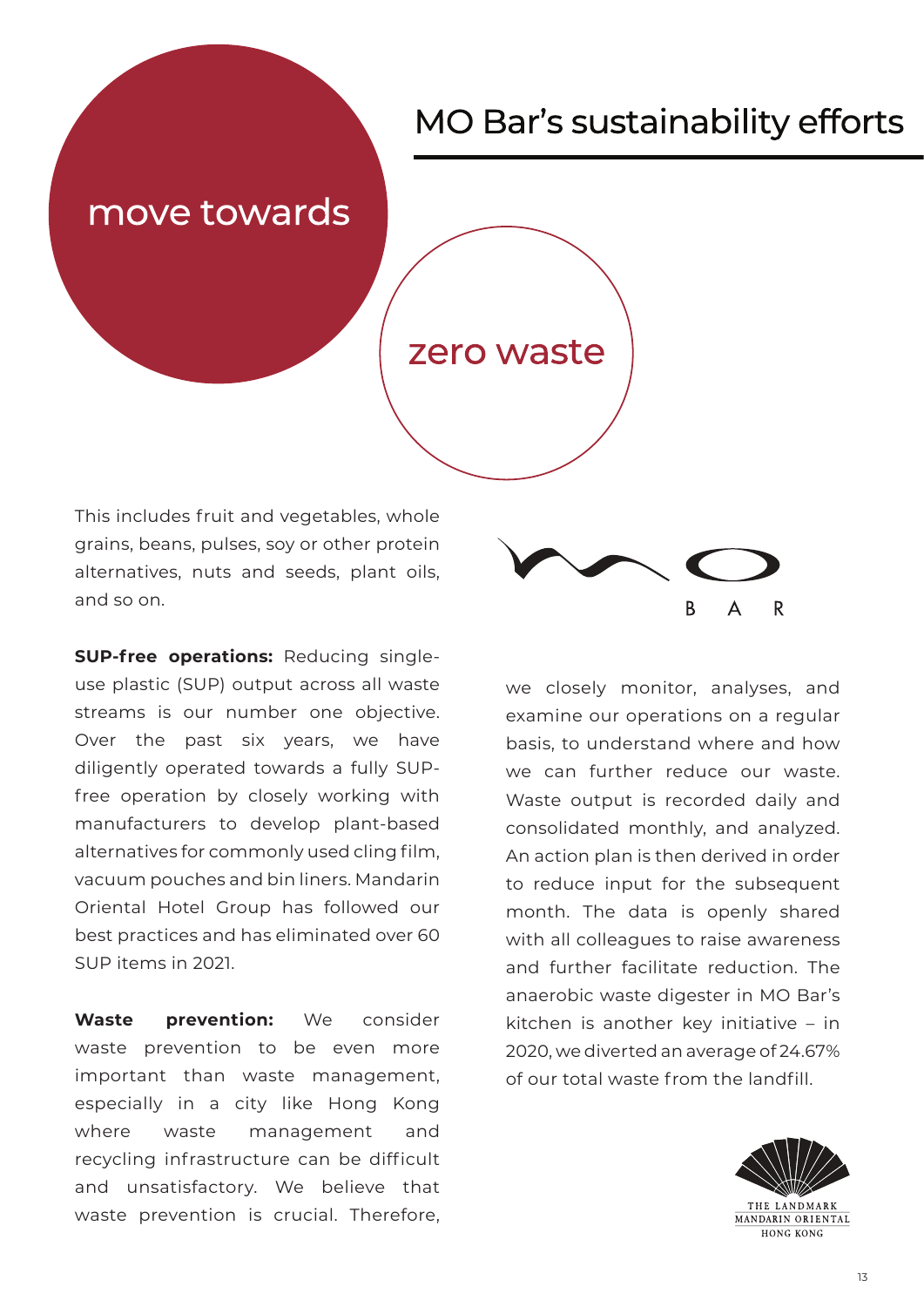### move towards

### zero waste

**Oil recycling:** Since June 2011, we have worked closely with Dynamic Progress International Limited (DPIL), a waste oil recycling company, and the first fullylicensed biodiesel manufacturer in Hong Kong. Their key focus is to transform cooking oil into a renewable energy for local use. An average of 345kg of oil per month is diverted to fueling boats in Hong Kong's waters.

**Waste segregation for recycling:** We separate our waste into metal, plastic, styrofoam, food waste, glass, paper and carton, oil, and electronics. We recycle wherever possible.

Paper products: At MO Bar, we are strongly committed to recycling. All our paper products, such as menus (nonlaminated), shopping bags, collateral, paper napkins, paper straws and tissues are all FSC certified, recycled and



recyclable. For takeaway food or drink, we also use plant-based fibre compostable containers.

**Digital menus:** All guests in MO Bar are encouraged to use digital QR code menus, which reduce wear and tear on the paper menus, and therefore paper usage and wastage.

**Manage natural resources:** Energy and water consumption are recorded in a monthly basis, and analysed. An action plan is then derived to reduce